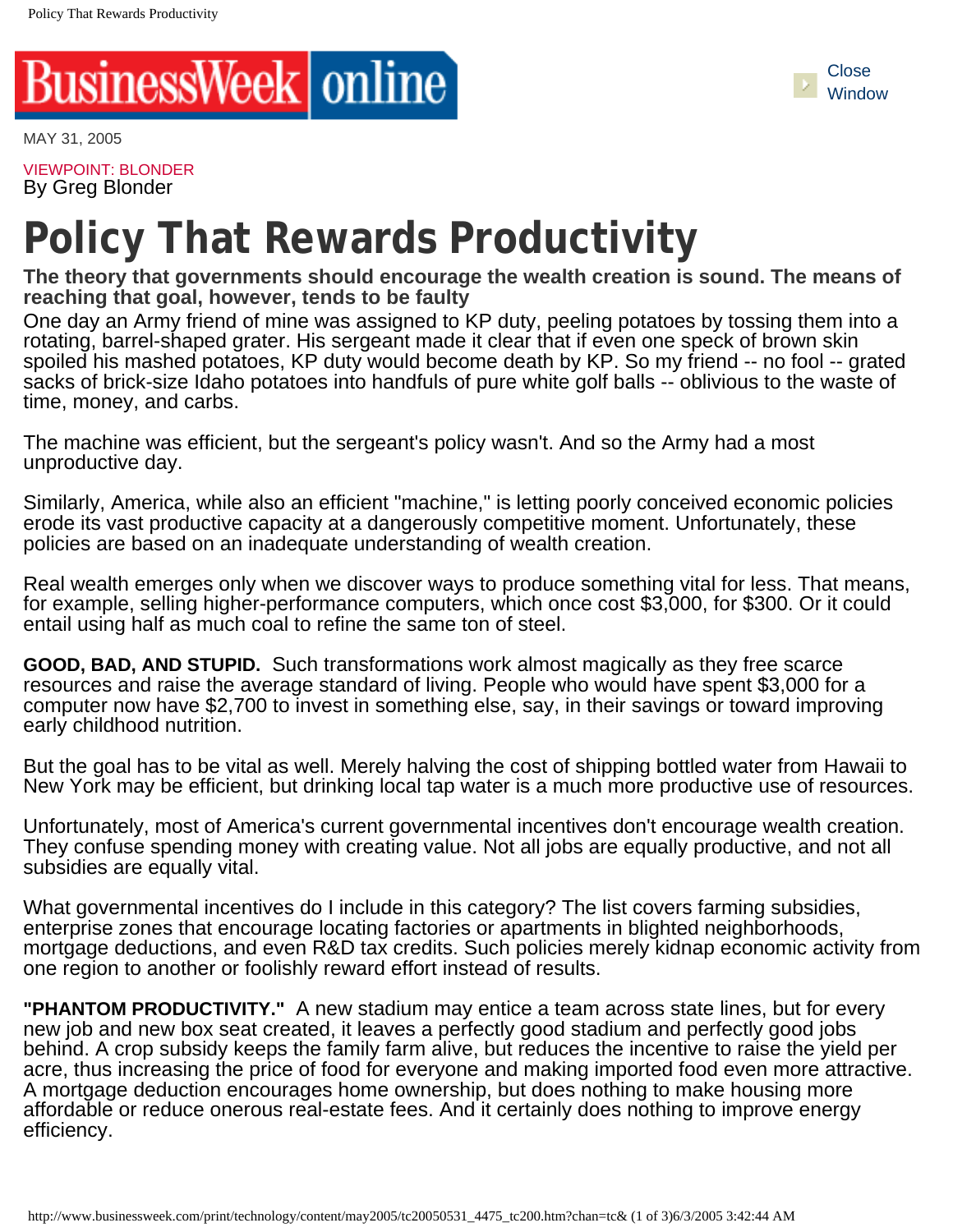These kinds of subsidies only encourage what I call "phantom productivity."

But what if the government were to institute genuine productivity-enhancing incentives? Such incentives could kick in, for example, whenever a company demonstrates that it could profitably make and sell a product with the potential for broad economic impact for 10% less that one that is already on the market. The greater the productivity improvement, the greater the subsidy.

**A RISING CHALLENGE.** This is, of course, is a radical proposal. Instead of taxing the increased profitability that often flows from better productivity, we would be reinforcing success -- giving creative innovators a double boost of profits, plus subsidy. Companies that boost productivity significantly could grow faster. Marginal companies that still manage to enhance productivity would survive and have a better shot at long-term profitability. Overall, real wealth would expand, and our society would become more vibrant.

But what could possibly induce us and our various governmental bodies to abandon decades upon decades of the unproductive, but politically satisfying policy fostering phantom productivity? Only the recognition that U.S. economic competitiveness faces what is probably the greatest threat in its history. As I have argued in previous columns (see BW Online, **"Getting America's Groove Back"** and **"America Needs Unchained Spectrum"**), we're U.S. is in serious danger of losing our entrepreneurial and technological edge to faster growing economies.

There are nations whose citizens routinely work 6 days a week, 12 hours a day, who are turning out several times the graduate scientists and engineers we are. These countries are not shying away from adopting the latest in genetic engineering to lower the cost of food. And they remain largely unburdened by supporting a superpower-style military, and they certainly don't have to repair an aging infrastructure.

**SOME MODEST PROPOSALS.** Facing up to this challenge would require enlightened, energetic political leadership. But given that, I think we would find that a policy of promoting genuine productivity would prove easier than we might, at first, imagine.

The goals of such a policy would be straightforward and clear, and it would encourage a spirited public debate, one less distorted by politics. It's one thing to distribute a military program across 17 states and 50 companies. It's quite another to reward any contractor that brings in a product under budget and over spec.

The evaluation process for rewarding productivity could be relatively transparent:

• An energy incentive, for example, could be awarded if the energy used to manufacture a product declined by 20% every year, something that would be easy to measure.

• A construction incentive could be awarded if apartments of similar or better quality could be built for \$10 less per square foot than what's currently on the market. This would make housing more affordable because it really is less expensive, rather than subsidized.

The government wouldn't be "picking winners." It would reward winners picked by the market and would do so by using transparent criteria. And those that fail would do so on their own nickel, not the government's.

No country can long afford to squander precious resources, even cheap potatoes and buck privates. But America's incumbency can be our strength -- if we leverage today's economic engine into tomorrow's productive enterprise.